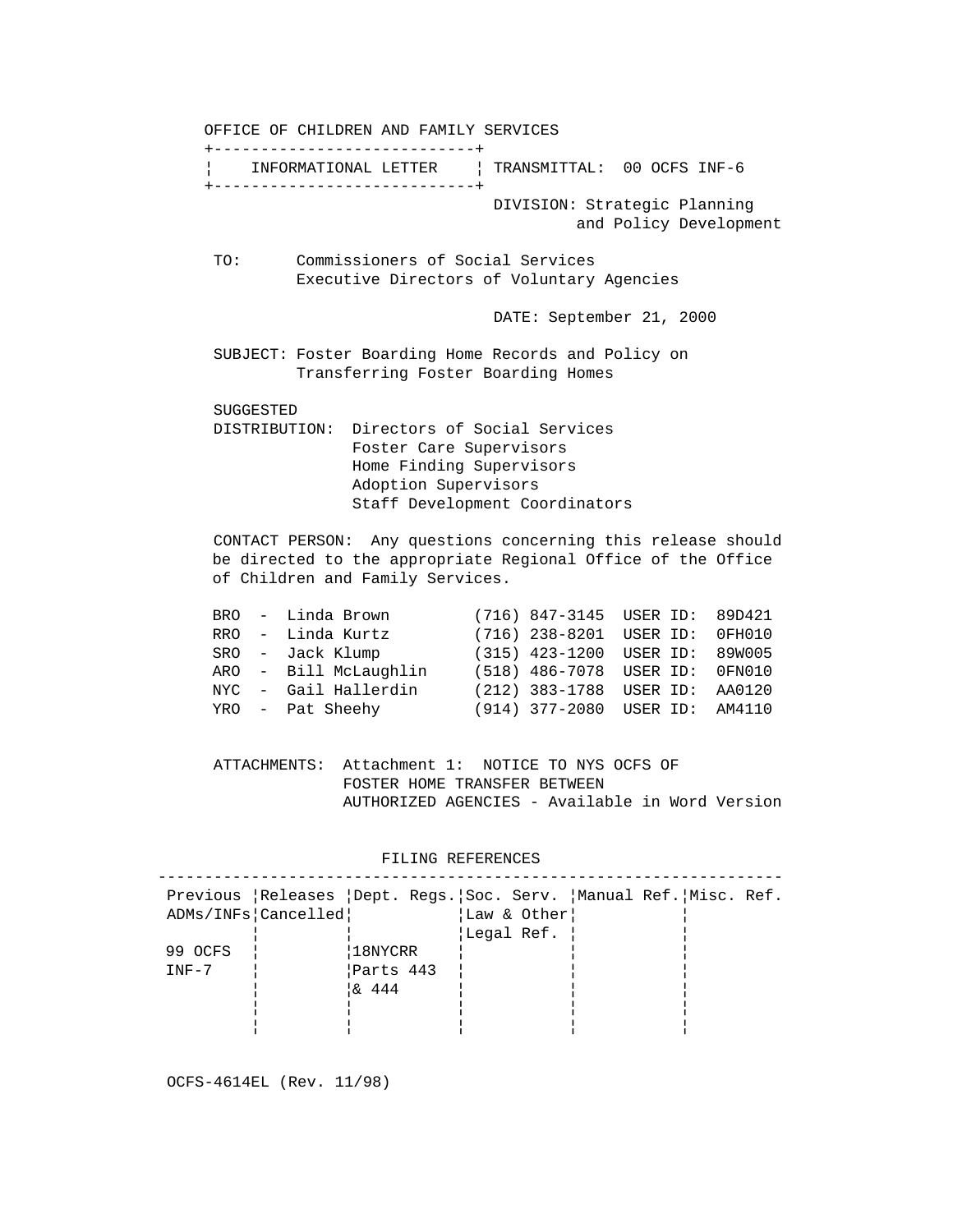Trans. No. 00 OCFS INF-6 **Page No. 2** Page No. 2

The purpose of this release is to set forth the existing requirements pertaining to retention of material in the foster boarding home record and the policy on transferring foster boarding homes between authorized agencies.

Prior to implementation of the Foster Adoptive Development (FAD) component of CONNECTIONS, all materials related to the certification or approval, recertification or reapproval of foster boarding homes were retained in paper (hard copy) format by the authorized agency. For the purposes of this release, that record will be referred to as the "provider record." While certain items relating to the foster boarding home certification, recertification, approval, reapproval process may be maintained solely on the CONNECTIONS system, it is still necessary to maintain a paper provider record.

The following is a listing of all necessary documentary components of the provider and CONNECTIONS record, and the requirements for maintaining such information. It is not a complete listing of all requirements for certifying, approving, recertifying or reapproving foster boarding homes. Complete requirements, both documentary and non-documentary, are set forth in 18 NYCRR Parts 443 and 444.

I. Signed Application which contains at a minimum:

- a. list of all family members and their dates of birth;
- b. the marital status, religious faith, employment history, income information, health status / physical functioning (including any limitations) of the applicants;
- c. physical description of the home and the proposed living accommodations of a foster child or children;
- d. the history of prior applications and their status, including any reasons for prior rejection.

II. Additional Submittals (at the time of Application):

- a. the names of the required number of personal references;
- b. sworn statement by applicants regarding themselves and those in the household over the age of 18, regarding criminal convictions;

 {Note: If there is a disclosure of criminal convictions, and a decision to certify or approve, a statement of the reasons why the home is determined appropriate and acceptable is required.}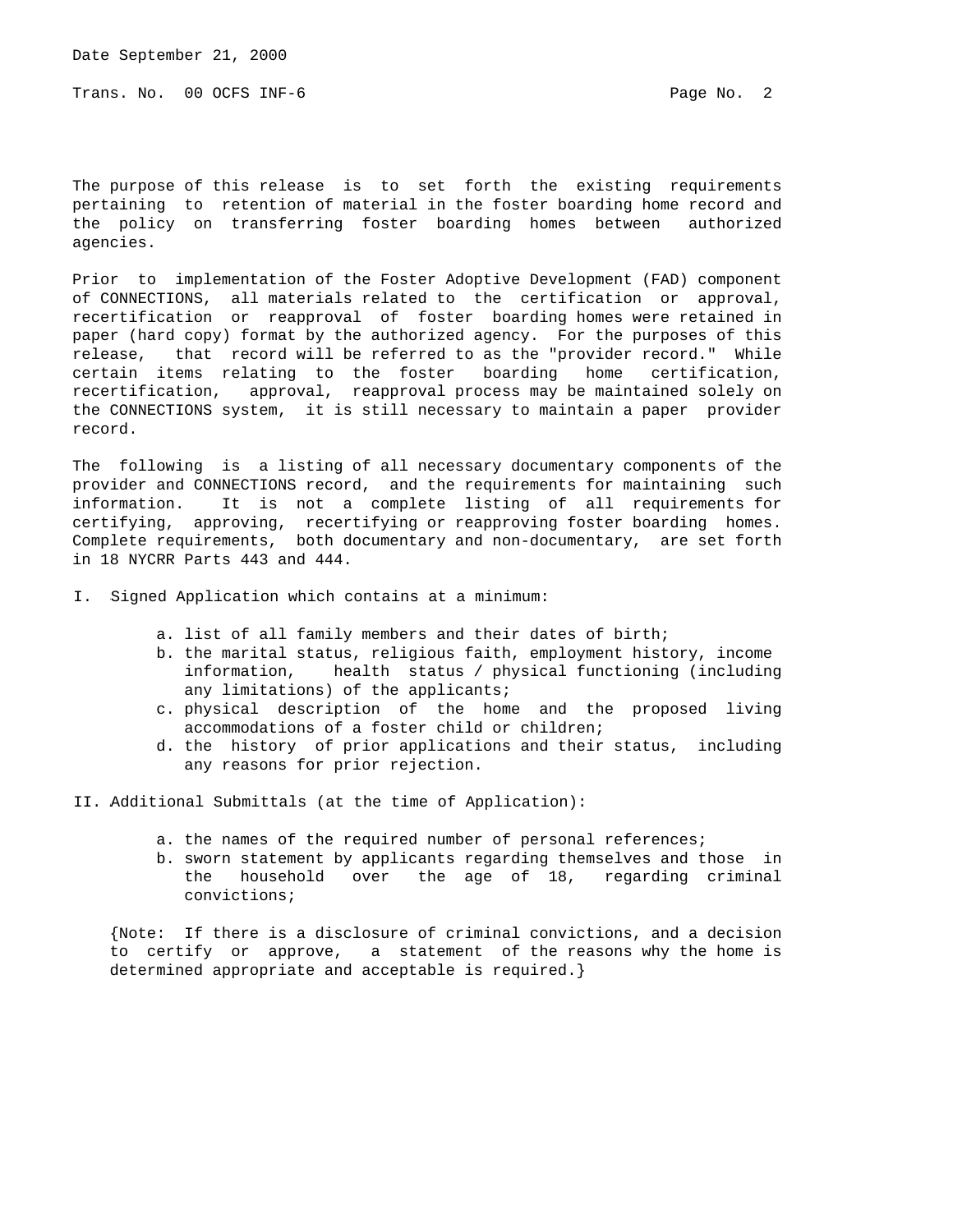Trans. No. 00 OCFS INF-6 **Page No. 3** 

- III. Verifications:
	- a. employment history, work record and qualifications;
	- b. personal reference letters attesting to applicant's character and personal qualifications.
- IV. Medical:
	- a. physician-completed report form on each applicant (exam must have been completed not more than one year prior to the date of application);
	- b. physician-completed report form on each existing foster parent at least once every two years;
	- c. physician attestation to general health of family with each medical report form.
- V. Signed and Dated Relationship Statement (Relative Homes Only)
- VI. Foster Parent Agreement
- VII. Expedited Home Study (Emergency Relative Homes Only)\*
- VIII. Home Study\*
	- a. Summary of Interviews
	- b. Home Assessment
- IX. SCR Clearance Date of Submission and Results

 {Note: if the applicant is the subject of an indicated report of abuse or maltreatment, and there is a decision to certify or approve, statement of the reasons why the home is determined appropriate and acceptable is required.}

X. Criminal Record Background Check (CRBC) - Date of Submission and Results

 {Note: If there is a criminal record found, a safety assessment is required; if a decision is made to deny or revoke a certification or approval based on the CRBC, a copy of the Denial / Revocation Letter is required.}

- XI. Summary of Agency Conference and Decision Regarding Applicant(s)\*
- XII. Certificate to Board or Letter of Approval for Relative Homes\*\*

 {Note: Although the certificate is printed through the CONNECTIONS system, the system itself currently does not retain a copy. It is important at the time of certification or approval and at each subsequent recertification or reapproval to copy this document or the approval letter prior to mailing and retain it in the provider record.}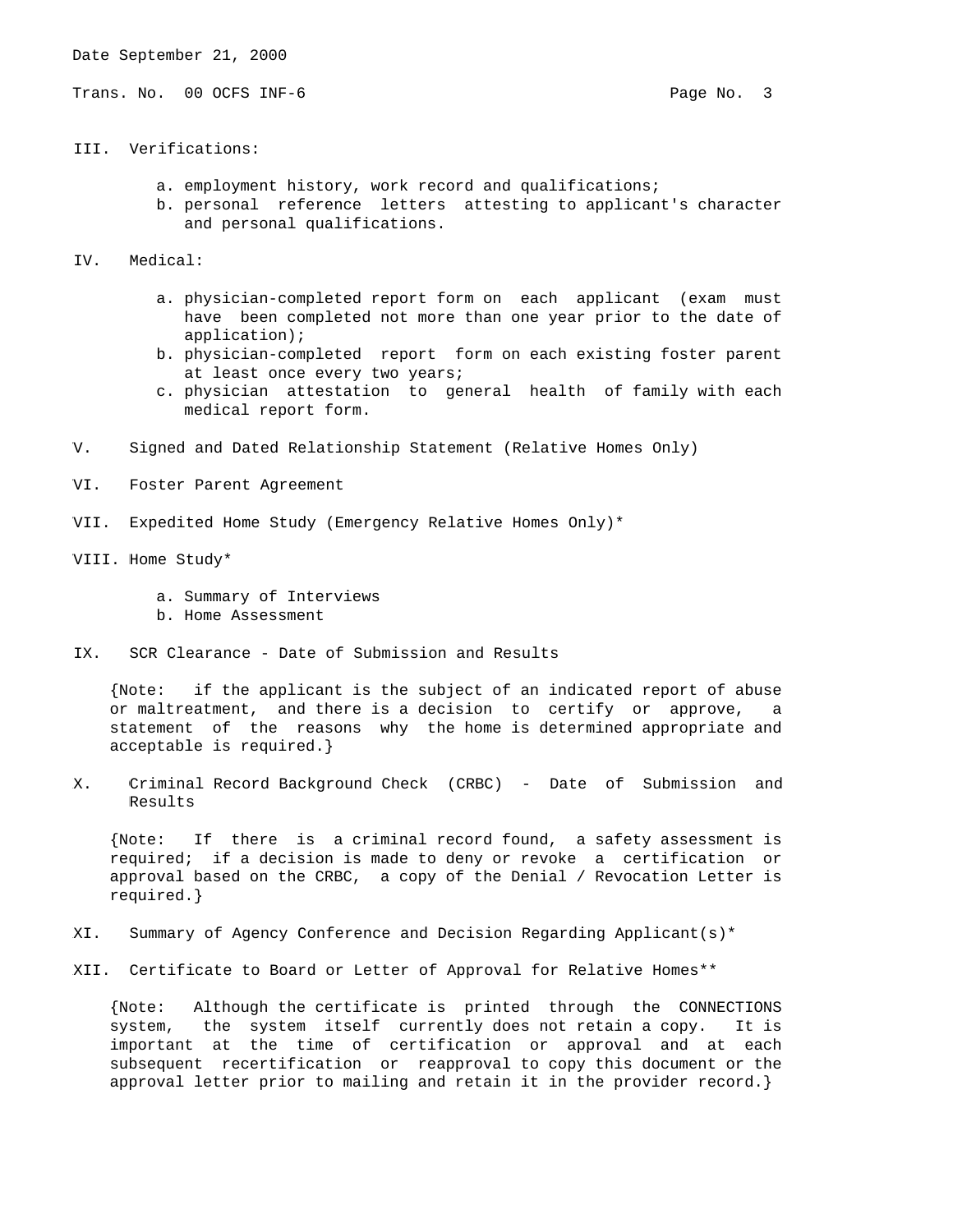Trans. No. 00 OCFS INF-6 **Page No. 4** Page No. 4

- XIII. Placement Roster (names and placement and removal dates for all children placed in the home)
- XIV. Summary or History of Training Received\*

XV. Summary of Annual (Re)Evaluation\*

XVI. Correspondence

XVII. Complaints

- \* CONNECTIONS is considered the system of record for these items.
- \*\* CONNECTIONS will become the system of record for this item when access to the certificate to board and the letter of approval become available in the system.

CONNECTIONS requirements for authorization include completion of Home Demographics; Person related information, including information on the submission of fingerprint cards and receipt of the criminal history background check results; Resource Detail; Licensing information; and the Home Study document. CONNECTIONS requirements for reauthorization include completion of the Reauthorization window and Reauthorization document.

Regarding the retention period for the provider record, a voluntary authorized agency must consult the terms of its purchase of services agreement with the social services district. Generally, such records must be retained for at least seven years to satisfy potential claiming and reimbursement issues. For all authorized agencies, it is recommended that all documents be retained for the entire period that the foster home is certified or approved. Authorized agencies may also want to consult with their counsel concerning extending the period of record retention for other reasons such as pending or potential litigation.

## Policy on Transferring Foster Boarding Homes

Subdivision 3 of Section 376 of the Social Services Law provides that no person can be certified by more than one authorized agency. However, it is legally permissible to transfer a foster boarding home between authorized agencies. [Note: the term authorized agency refers to both a voluntary authorized agency and a social services district.] This may be necessary when a voluntary authorized agency closes of its own volition or is required to involuntarily cease operation. It may also occur for administrative reasons, such as the newly instituted plan by the New York City Administration for Children's Services (ACS) to implement transfers between the voluntary authorized agencies with which ACS contracts, in order to support neighborhood-based placements. Social services districts may also need to transfer homes, if, for example, foster parents move out of the area.

It is essential for voluntary authorized agencies considering transferring foster boarding homes to coordinate with the social services district(s) with which they have a contract. The requirements for the sending and receiving authorized agency with regard to the provider record and related requirements, especially with regard to the criminal record background check (CRBC), are outlined below.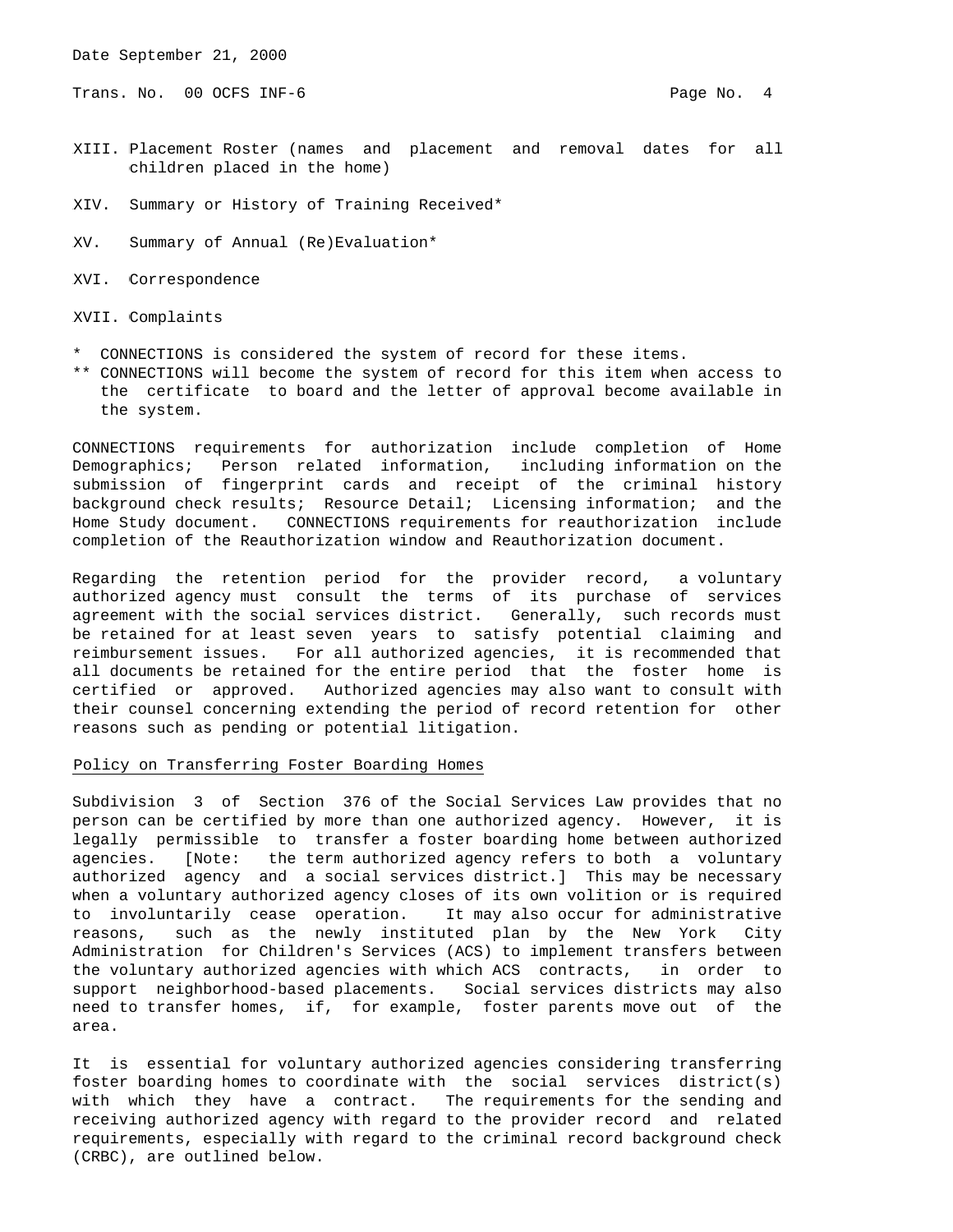Trans. No. 00 OCFS INF-6 **Page No. 5** Page No. 5

Sending Agency:

## If there are no foster children in the home:

- o Ascertain acceptance of foster boarding home by the receiving agency. This may include coordination with the social services district with which the sending agency has a contract, if transfer is between two voluntary authorized agencies. Ascertain the effective date of the transfer and the name of the staff person at the receiving agency to whose workload the foster boarding home is being transferred.
- o Review and, if necessary, update the record, so that all documentation listed above is included in the paper record and/or on CONNECTIONS. All conditionally required documentation, as noted under II. b, IX, and X above, must be included.

Social services districts may transfer foster boarding homes prior to final certification or approval, including relative and non-relative foster boarding homes certified or approved on an emergency basis. Voluntary authorized agencies may also make these transfers to other voluntary authorized agencies unless the social services district(s) with which they have a contract prohibit such transfer. However, under no circumstances may a foster boarding home be transferred if there is a CRBC results letter from the Office of Children and Family Services (OCFS) that indicates a mandatory disqualifying crime for a foster parent, or indicates a situation requiring "Hold in Abeyance" for a charge or conviction related to a foster parent. (See 99 OCFS INF -7)

If a foster boarding home is transferred prior to final certification or approval, the sending agency must apprise the receiving agency as to the exact status of the home, specifying met and unmet requirements.

- o Request and obtain written consent from the foster parents to transfer the home.
- o Provide written confirmation of the transfer to the foster parent, including the effective date.
- o Physically transfer the entire paper provider record to the receiving agency.
- o Follow the established steps in CONNECTIONS for foster boarding homes in inquiry or applicant status to transfer (reassign) the foster boarding home to the receiving agency and verify acceptance by the receiving agency.

If there are one or more foster children in the home:

o All items listed above; and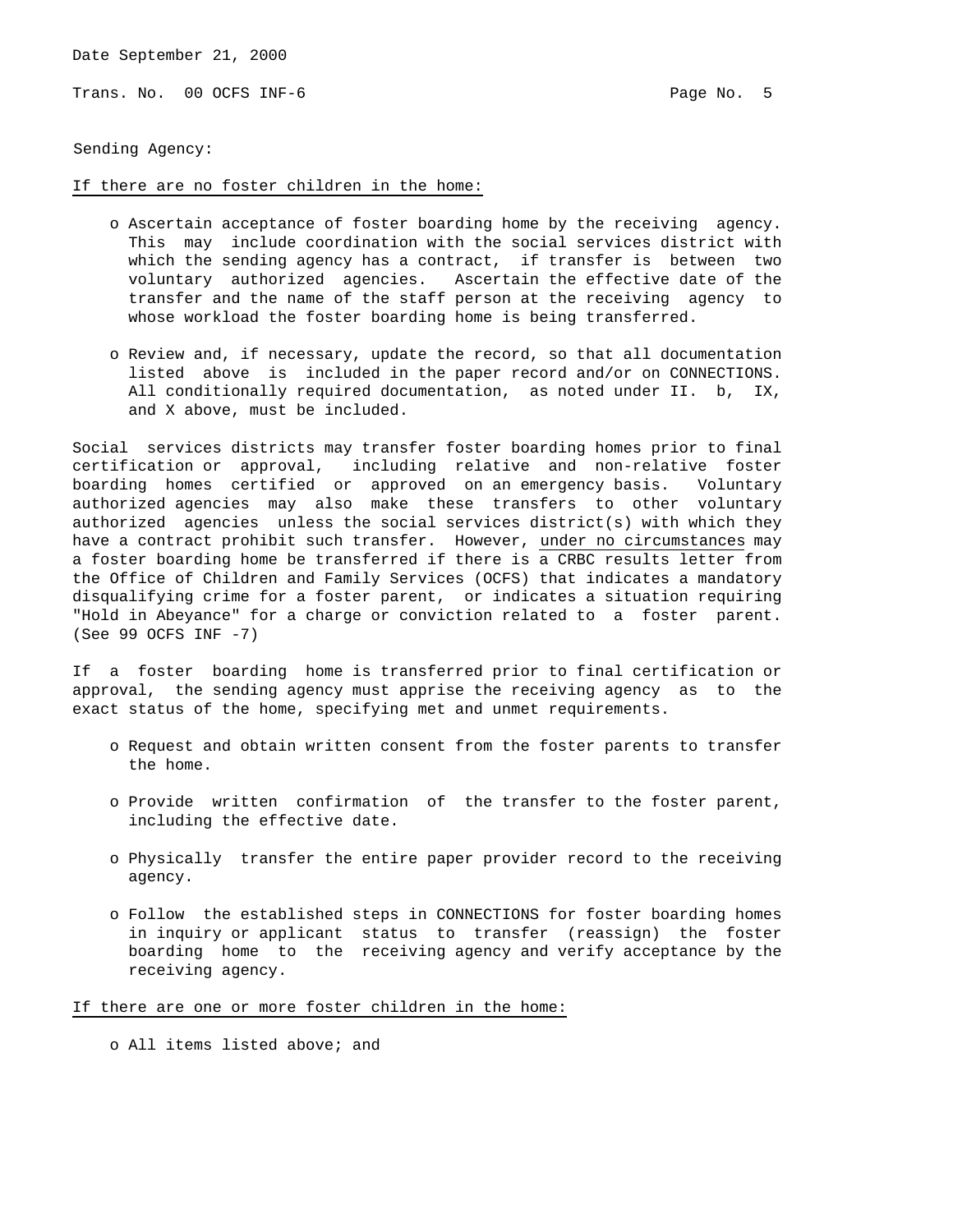Trans. No. 00 OCFS INF-6 **Page No. 6** Page No. 6

 o Establish which voluntary authorized agency or social services district will have planning responsibility for each child in the foster boarding home and each child's family; if planning responsibility changes, in concert with the case manager at the social services district, and attendant contract provisions between the social services district and the voluntary authorized agency, follow your established procedures involving the child and family uniform case record.

Receiving Agency:

## If home is being transferred prior to final certification or approval:

- o Review the paper provider record and all FAD-related information in CONNECTIONS and note the exact status of the home, and those requirements that have been met and unmet.
- o Communicate with the sending agency if there are any discrepancies as to the status of the home and resolve any such discrepancies.
- o Determine whether the foster boarding home is acceptable to your agency to go forward with the continuation of the certification or the approval process. If the foster boarding home is acceptable, proceed with the remainder of the steps below.
- o If any part of the CRCB process has taken place, even if the only step taken has been to submit the fingerprint cards to OCFS, complete and submit the form "NOTICE TO NYS OCFS OF FOSTER HOME TRANSFER BETWEEN AUTHORIZED AGENCIES" to OCFS. (See below for further information about this form.)
- o Follow the established steps in CONNECTIONS for foster boarding homes in inquiry or applicant status to accept the transfer of the foster boarding home.
- o Continue with the certification or approval process.
- o If there are foster children in the home, the social services district must adjust the WMS POS line and maintain CCRS to reflect any changes to Case/Child Planner.

If home is being transferred as a finally certified or approved foster home:

- o Review the paper provider record and determine that it is complete.
- o Review all FAD-related information in CONNECTIONS and determine that the home is appropriately certified or approved and the period is current.

If anything is missing, contact the sending agency. If the missing documentation cannot be provided, some degree of judgement must be used. If the information contained in the missing item or items is dated and would not be essential for the receiving agency to supervise the foster boarding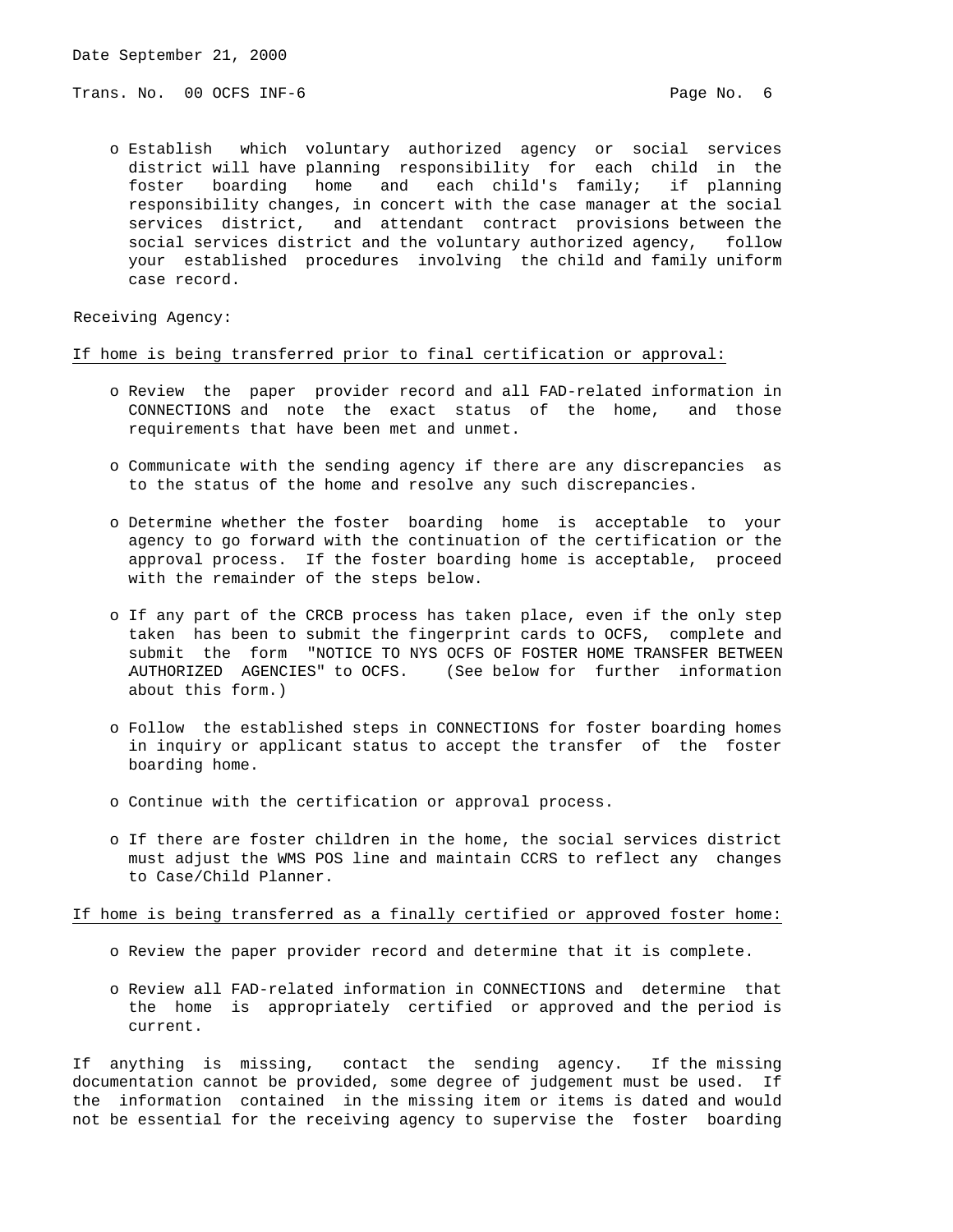Trans. No. 00 OCFS INF-6 **Page No. 7** Page No. 7

home, the transfer may still take place. For example, if there is a current medical report, but there is a missing one that would have been due prior to the current one, the home may still be transferred. Under no circumstances may the transfer take place without the following items: application, sworn criminal conviction statement, current medical report, SCR Clearance results, CRBC results, Home Study and current Reevaluation. The conditionally required documentation with regard to the criminal conviction statement, the SCR Clearance and the CRBC, as noted under II. b, IX, and X above, must also be present. If these requirements cannot be met, reject the transfer.

- o Determine whether the foster boarding home is acceptable for certification or approval by your agency. There may be circumstances (other than missing documentation) where your agency finds the foster boarding home unacceptable. For example, assessments based on disclosure of criminal convictions, or based on indicated reports of abuse or maltreatment, or safety assessments conducted on persons with specified criminal charges or convictions may cause your agency to reach a different decision than that reached by the sending agency. Attempt to resolve this with the sending agency or reject the transfer. If the foster boarding home is acceptable, proceed with the remainder of the steps below.
- o Follow the established steps in CONNECTIONS, including saving and submitting for approval and changing the authorization "from date" to the effective date of transfer.
- o Print a new Certificate to Board for the foster boarding home, or issue a new Approval Letter (for an approved relative home); retain a paper copy.
- o If there are foster children in the home, the local social services district must adjust the WMS POS line and maintain CCRS to reflect any changes to Case/Child Planner.
- o Complete and submit the form "NOTICE TO NYS OCFS OF FOSTER HOME TRANSFER BETWEEN AUTHORIZED AGENCIES" to OCFS.

This form can be found as Attachment 1 and is available electronically in the public folder (\*Statewide; OCFS; ASFA - Policy/Practice). Receipt of this form by OCFS will allow OCFS to transfer agency responsibility for purposes of CRBC and any search and retain responses subsequently received. Forms must be submitted to:

Criminal History Review Unit NYS Office of Children and Family Services PO Box 839 Rensselaer New York 12144-9953 attention: Linda Fylak (Transfers)